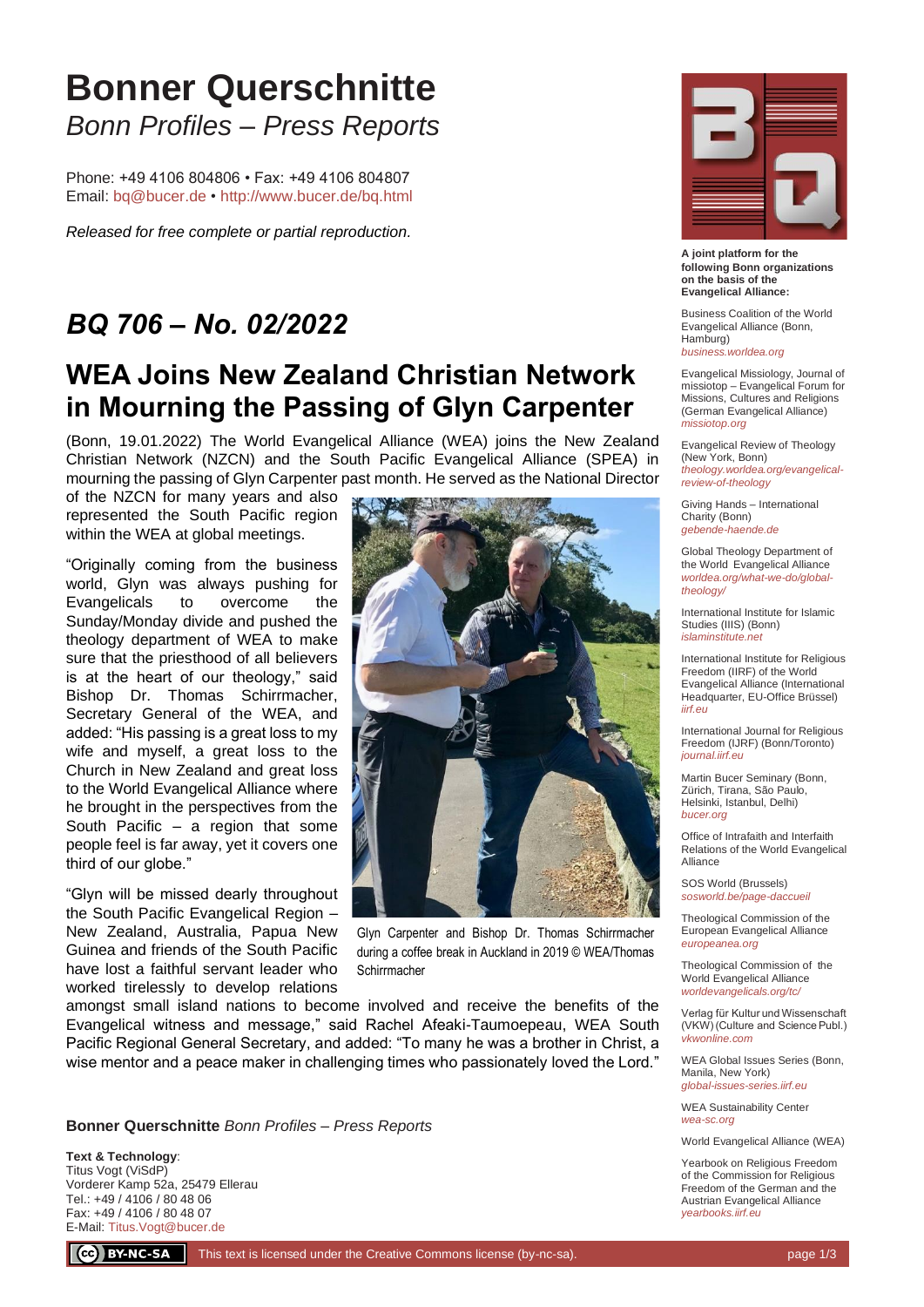## **Bonner Querschnitte**

*Bonn Profiles – Press Reports*

## **The NZCN wrote an honoring tribute to Glyn Carpenter**

Glyn very capably served as National Director of NZCN from 2003 to early 2017. Coming to Christ as an adult, Glyn was a man of convinced Christian faith. He had a strong Gospel focus, and a keen social conscience.

Glyn was personable, a superb networker, and was well-known among a great many Christians the length and breadth of New Zealand. He had a gift for connecting people,

and for getting them to work together on important projects. He was always eager that the church in New Zealand should conduct itself well in a secularizing and increasingly un-Christian society, and had a heart for Christians to work together well, and for reconciliation. Glyn was well-read, thought matters through deeply, and had a good eye for different sides of various issues. He was not afraid at times to speak up for a minority viewpoint.

Glyn became closely involved in the National Church Leaders' ga-



Glyn Carpenter und Bischof Dr. Thomas Schirrmacher bei einem Besuch beim ehemaligen WEA-Theologen Bruce Nicholls © WEA/Thomas **Schirrmacher** 

therings, where his wisdom and bridge-building was much valued. Glyn was also very supportive of New Zealand's bi-cultural journey. He vigorously supported the Te Rongopai video documentary, and was also the driving force behind the Gospel Bicentenary Statement. Glyn's thoughtfulness, networking skills, and wide vision also saw him become very involved internationally, through the World Evangelical Alliance as the Secretary General of the South Pacific.

Finally, the strength of Glyn's Christian faith and character shone through as he bravely and prayerfully fought terminal cancer. We know he is now with the Lord, and Christine and family are in our prayers.

#### *Downloads and Links:*

• [Photo 1:](https://bucer.org/fileadmin/dateien/Dokumente/BQs/BQ700ff/BQ706/BQ0706_1.jpg) Glyn Carpenter and Bishop Dr. Thomas Schirrmacher during a coffee break in Auckland in 2019 © WEA/Thomas Schirrmacher

**Bonner Querschnitte** *Bonn Profiles – Press Reports*

**Text & Technology**: Titus Vogt (ViSdP) Vorderer Kamp 52a, 25479 Ellerau Tel.: +49 / 4106 / 80 48 06 Fax: +49 / 4106 / 80 48 07 E-Mail[: Titus.Vogt@bucer.de](mailto:Titus.Vogt@bucer.de)



**A joint platform for the following Bonn organizations on the basis of the Evangelical Alliance:**

Business Coalition of the World Evangelical Alliance (Bonn, Hamburg) *[business.worldea.org](https://business.worldea.org/)*

Evangelical Missiology, Journal of missiotop – Evangelical Forum for Missions, Cultures and Religions (German Evangelical Alliance)

Evangelical Review of Theology (New York, Bonn) *[theology.worldea.org/evangelical](https://theology.worldea.org/evangelical-review-of-theology/)[review-of-theology](https://theology.worldea.org/evangelical-review-of-theology/)*

*[missiotop.org](http://www.missiotop.org/)*

Giving Hands – International Charity (Bonn) *[gebende-haende.de](http://www.gebende-haende.de/)*

Global Theology Department of the World Evangelical Alliance *[worldea.org/what-we-do/global](https://worldea.org/what-we-do/global-theology/)[theology/](https://worldea.org/what-we-do/global-theology/)*

International Institute for Islamic Studies (IIIS) (Bonn) *[islaminstitute.net](http://www.islaminstitute.net/)*

International Institute for Religious Freedom (IIRF) of the World Evangelical Alliance (International Headquarter, EU-Office Brüssel) *[iirf.eu](http://www.iirf.eu/)*

International Journal for Religious Freedom (IJRF) (Bonn/Toronto) *[journal.iirf.eu](http://journal.iirf.eu/)*

Martin Bucer Seminary (Bonn, Zürich, Tirana, São Paulo, Helsinki, Istanbul, Delhi) *[bucer.org](http://www.bucer.org/)*

Office of Intrafaith and Interfaith Relations of the World Evangelical Alliance

SOS World (Brussels) *[sosworld.be/page-daccueil](http://www.sosworld.be/page-daccueil/)*

Theological Commission of the European Evangelical Alliance *[europeanea.org](http://www.europeanea.org/)*

Theological Commission of the World Evangelical Alliance *[worldevangelicals.org/tc/](http://www.worldevangelicals.org/tc/)*

Verlag für Kultur und Wissenschaft (VKW) (Culture and Science Publ.) *[vkwonline.com](http://www.vkwonline.com/)*

WEA Global Issues Series (Bonn, Manila, New York) *[global-issues-series.iirf.eu](https://iirf.eu/journal-books/global-issues-series/)*

WEA Sustainability Center *[wea-sc.org](http://www.wea-sc.org/)*

World Evangelical Alliance (WEA)

Yearbook on Religious Freedom of the Commission for Religious Freedom of the German and the Austrian Evangelical Alliance *[yearbooks.iirf.eu](http://yearbooks.iirf.eu/)*